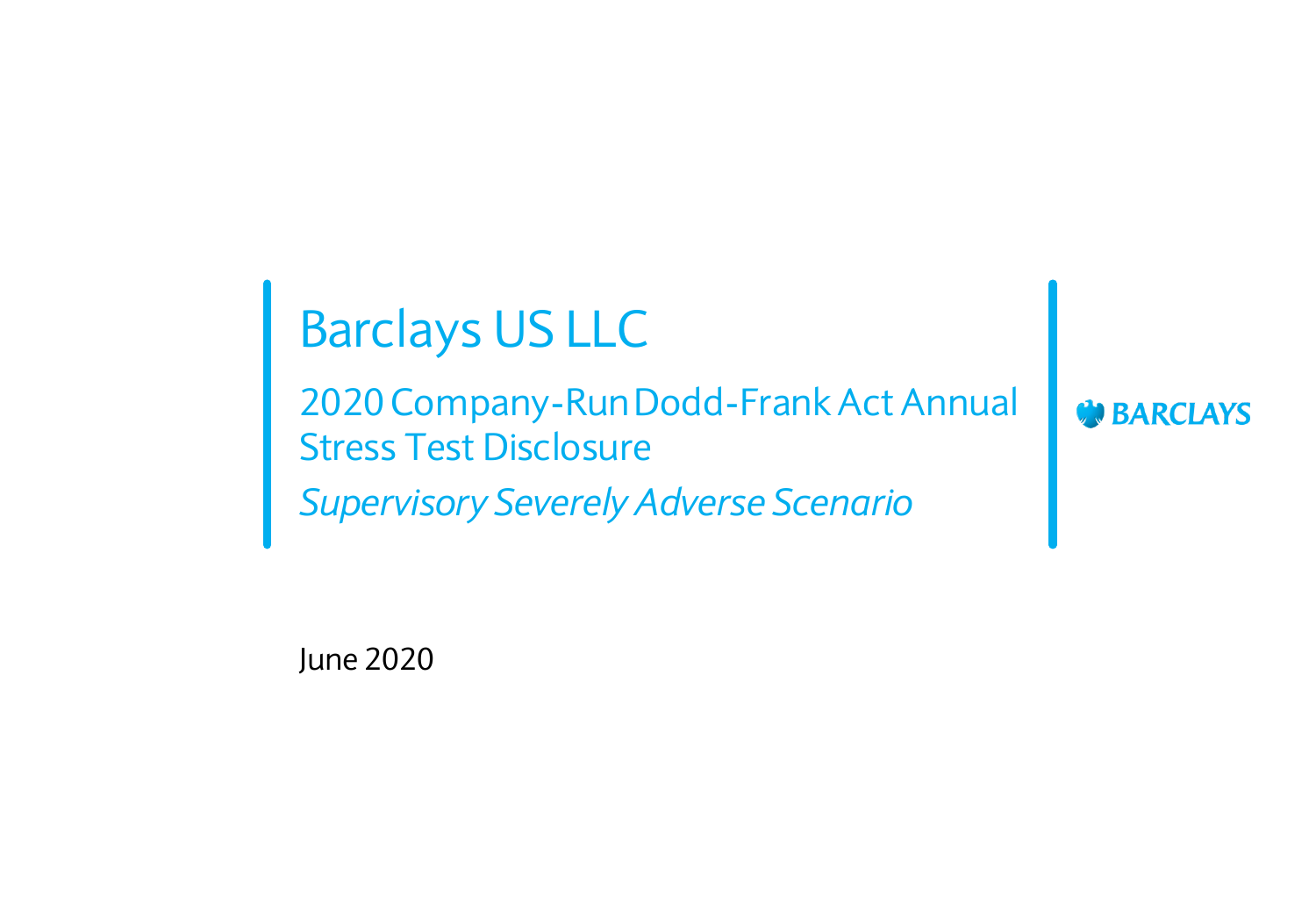#### Table of contents

| <b>Section</b> | <b>Description</b>                                                     | Page |
|----------------|------------------------------------------------------------------------|------|
| A              | Overview                                                               | 2    |
| В              | Description of the Supervisory Severely Adverse Scenario               | 3    |
|                | Results under the Supervisory Severely Adverse Scenario                | 4    |
| D              | Types of risks considered in the Supervisory Severely Adverse Scenario | 9    |
| E              | Description of methodologies used in stress testing                    | 11   |
| F              | Further information                                                    | 13   |

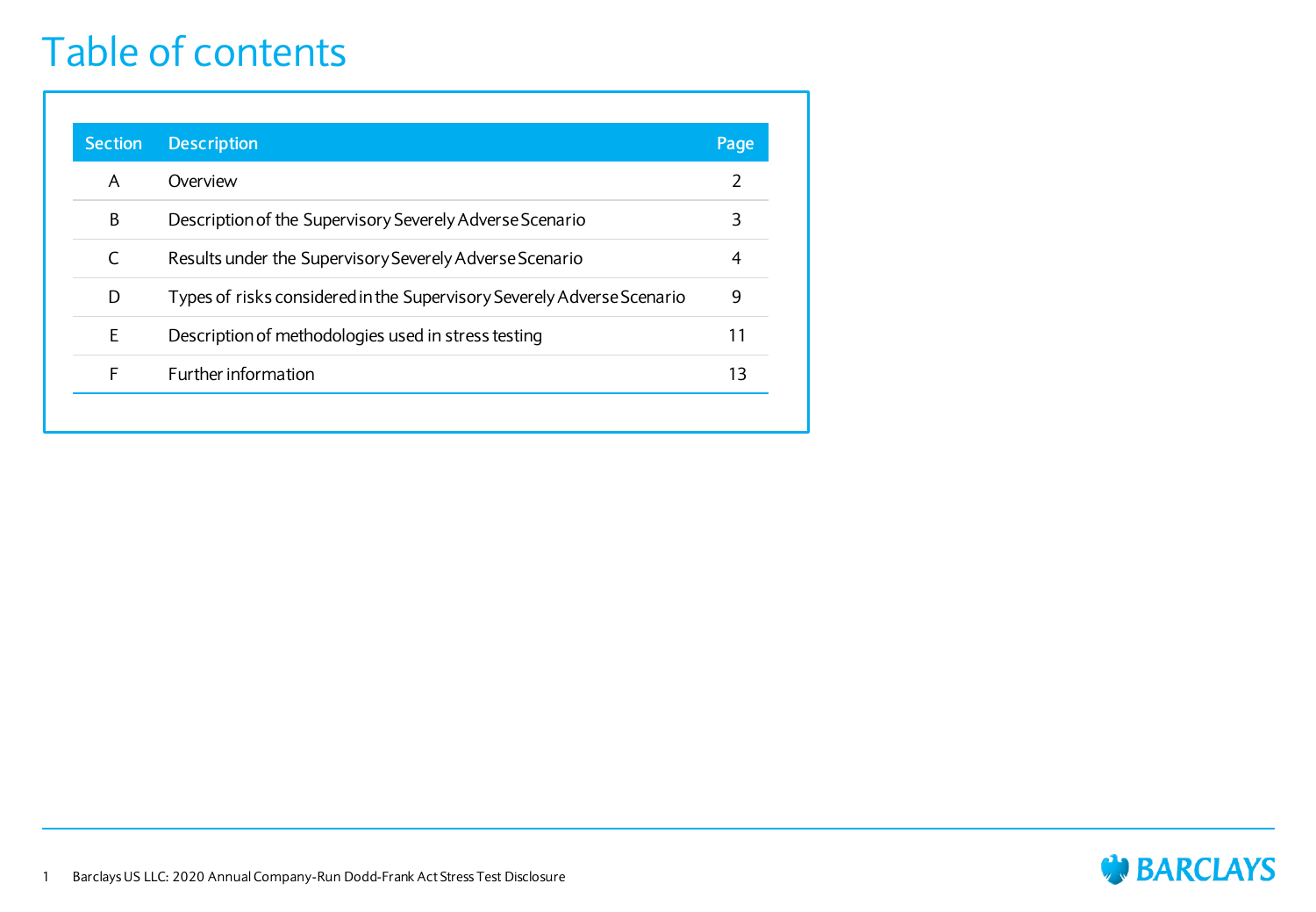#### **Overview**

- Barclays US LLC ("Barclays") is an intermediate holding company ("IHC") established by Barclays PLC in 2016 following the enactment of the Dodd-Frank Wall Street Reform and Consumer Protection Act (the "Dodd-Frank Act"). The IHC is a wholly-owned subsidiary of Barclays Bank PLC and part of the Barclays PLC group of companies. The IHC comprises two main businesses: an investment bank, which provides banking services to corporations, governments and institutions; and a consumer bank, which provides credit card, lending, deposit and payment solutions to personal and small business customers. The IHC accounts for a subset of Barclays PLC's broader operations in the United States ("US"), with a portion of US corporate and investment banking business booked outside the IHC.
- The Dodd-Frank Act and the Board of Governors of the Federal Reserve System (the "FRB") require certain organizations, including Barclays, to conduct regular stress tests and publicly disclose the results of such stress tests. This document provides a summary of Barclays' forecasted risks, calculation methodologies and projected results with regards to the 2020 annual company-run Dodd-Frank Act stress testing ("DFAST") exercise.
- The results depict the projected impact of the more severe of the two hypothetical scenarios created by the FRB for 2020 DFAST purposes (the "Supervisory Severely Adverse Scenario"). Results are provided for selected financial measures across a nine-quarter planning horizon, beginning with Barclays' actual position as of December 31, 2019.
- The results were calculated using forecasting tools and methodologies developed by Barclays and may differ from other stresstesting analyses produced previously by Barclays or by others, due to the specific stress testing methodologies, assumptions and scenarios used. Due to rounding, certain numbers presented throughout this document may not add up precisely to the totals provided.
- The results also use the following assumptions (the "DFAST Capital Actions") regarding projected capital actions, with the first projection quarter (Q1 2020) reflecting actual capital actions taken and the second through ninth quarters (Q2 2020– Q1 2022) including (a) common stock dividends equal to the quarterly average of the actuals paid in the prior year; (b) payments on other capital instruments equal to the stated dividend, interest or principal due in respective quarters; (c) no redemptions or repurchases; and (d) no issuance of common or preferred stock, except for employee compensation or planned mergers and acquisitions.
- This document provides hypothetical estimates from forward-looking exercises of possible outcomes based on an assumed, materially adverse business environment. It should not be viewed as a forecast of actual expected outcomes or otherwise used to make inferences about the actual future performance of Barclays or the broader Barclays PLC group of companies.

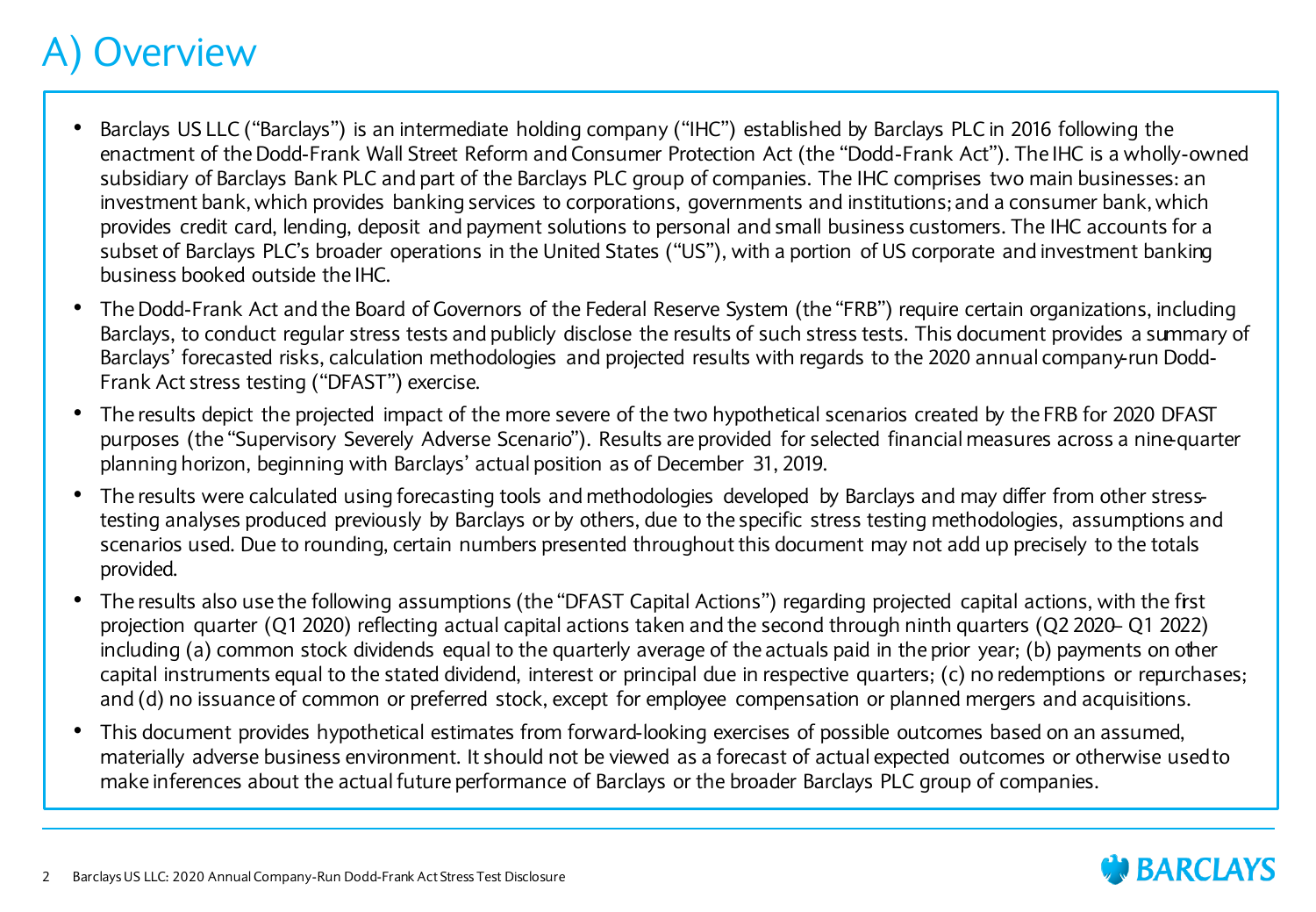#### B) Description of the Supervisory Severely Adverse Scenario

| <b>Overview</b>                                                           | The FRB's Supervisory Severely Adverse Scenario is characterized by a severe global recession that is<br>accompanied by a period of heightened stress in commercial real estate markets and corporate debt markets.<br>Further, more detailed information about the scenario is provided in the FRB's published instructions. <sup>1</sup><br>$\bullet$                                                                                                                                                                                                                                                                                                                                                                                                                                                                                                                                                                                     |
|---------------------------------------------------------------------------|---------------------------------------------------------------------------------------------------------------------------------------------------------------------------------------------------------------------------------------------------------------------------------------------------------------------------------------------------------------------------------------------------------------------------------------------------------------------------------------------------------------------------------------------------------------------------------------------------------------------------------------------------------------------------------------------------------------------------------------------------------------------------------------------------------------------------------------------------------------------------------------------------------------------------------------------|
| <b>Key</b><br><b>Macroeconomic</b><br><b>Variables</b><br><b>Included</b> | • The US unemployment rate peaks at 10%.<br>Real US Gross Domestic Product falls about 8.5% from its pre-recession peak.<br>Equity markets decline 50% through the end of 2020, accompanied by a significant rise in volatility.<br>The spread of investment-grade corporate bond yields over the 10-year Treasury rate widens to 5.5%.<br>Short-term yields fall, with the 3-month Treasury rate remaining near 0% throughout the scenario; the 10-year<br>Treasury rate troughs at 0.70%.<br>Real estate prices decline, with housing prices falling 28% and commercial prices falling 35%.<br>$\bullet$<br>Reflecting flight-to-safety capital flows, the US dollar appreciates against the pound sterling, reaching a trough<br>UK bilateral dollar exchange rate of 1.19.<br>Consumer Price Index inflation falls to 1% at an annual rate initially in 2020 before rising gradually again later<br>in the second half of the scenario. |
| <b>Global Market</b><br><b>Shock</b><br><b>Components</b>                 | The specific shocks provided by the FRB are used to reflect Global Market Shock ("GMS") trading and large<br>counterparty default losses.<br>As required by the FRB, the GMS is applied to Barclays' trading positions as of October 18, 2019.                                                                                                                                                                                                                                                                                                                                                                                                                                                                                                                                                                                                                                                                                              |

*1 https://www.federalreserve.gov/newsevents/pressreleases/files/bcreg20200206a1.pdf*

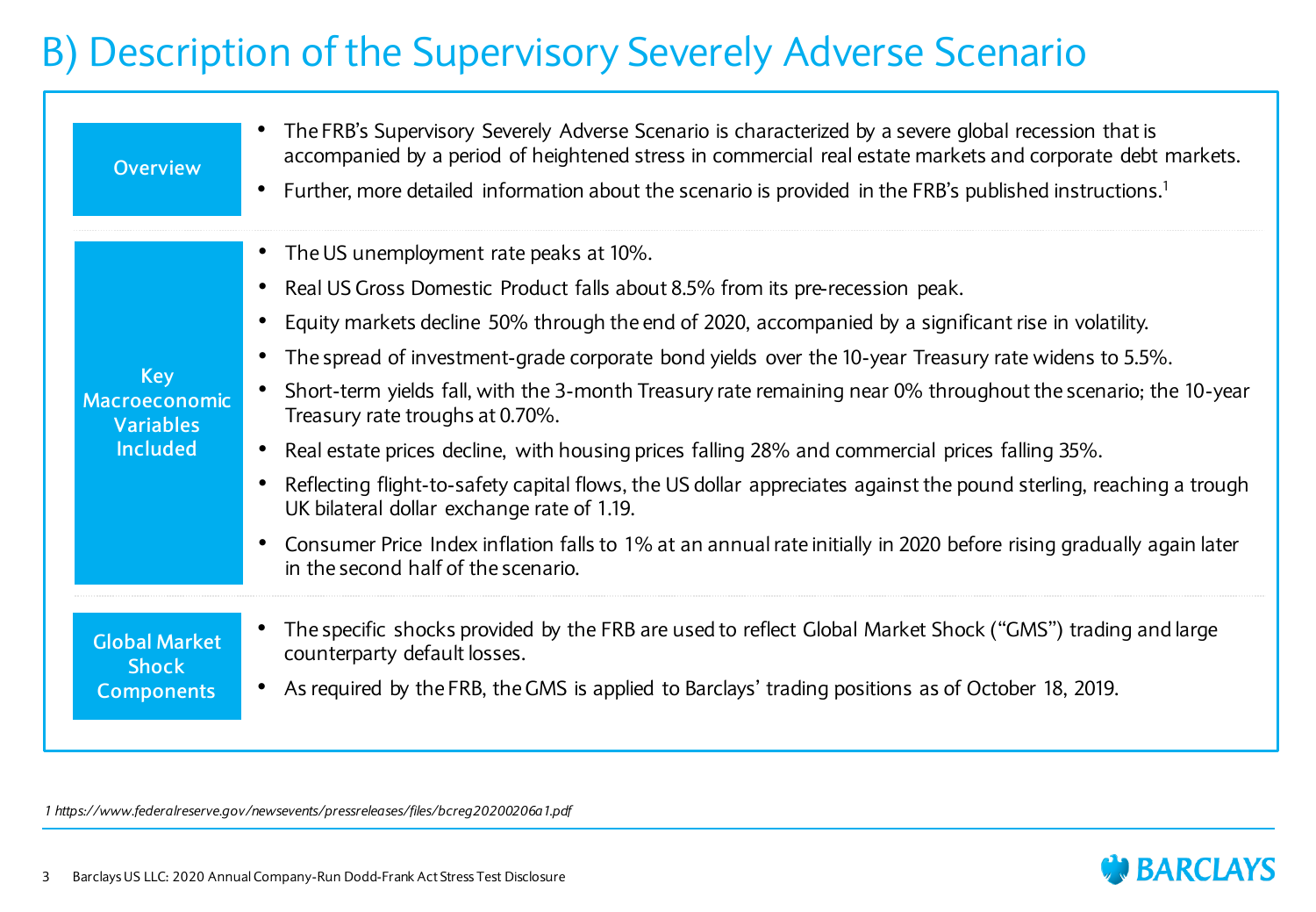#### C) Results under the Supervisory Severely Adverse Scenario Capital Ratios: Actual Q4 2019, Projected Q1 2020 to Q1 2022

| Regulatory Capital Ratio <sup>1,2</sup> | <b>Actual Q4 2019</b> | Projected Stressed Capital Ratios <sup>3</sup> |                      | <b>Regulatory Minimum</b> |
|-----------------------------------------|-----------------------|------------------------------------------------|----------------------|---------------------------|
|                                         |                       | Ending                                         | Nine-Ouarter Minimum |                           |
| Common Equity Tier 1 Capital Ratio      | 16.3%                 | 12.0%                                          | 12.0%                | $4.5\%$                   |
| Tier 1 Risk-Based Capital Ratio         | 19.4%                 | 15.4%                                          | 15.4%                | 6.0%                      |
| Total Risk-Based Capital Ratio          | 23.0%                 | 18.0%                                          | 18.0%                | 8.0%                      |
| Tier 1 Leverage Ratio                   | 9.4%                  | $7.0\%$                                        | 7.0%                 | 4.0%                      |
| Supplementary Leverage Ratio            | 7.8%                  | 6.0%                                           | 6.0%                 | 3.0%                      |

#### Risk-Weighted Assets: Actual Q4 2019, Projected Q1 2022

| <b>Item</b>                              | <b>Actual Q4 2019</b> | Projected Q1 2022 |
|------------------------------------------|-----------------------|-------------------|
| Risk Weighted Assets <sup>4</sup> (\$bn) | 84.0                  | 76.9              |
|                                          |                       |                   |

*1 Projected stressed capital ratios indicate hypothetical estimates under an economic outcome that is significantly more severe than expected actual business conditions. The estimates are not intended to represent or forecast actual or expected business conditions.*

*2 Capital actions as per the FRB's DFAST Capital Action instructions.*

*3 The US Basel III standardized approach is used to calculate risk weighted assets for credit risk and market risk with respect to the Common Equity Tier 1 Capital Ratio, the Tier 1 Risk-Based Capital Ratio and the Total Risk-Based Capital Ratio.* 

*4 The US Basel III standardized approach is used to calculate both actual and projected risk weighted assets.*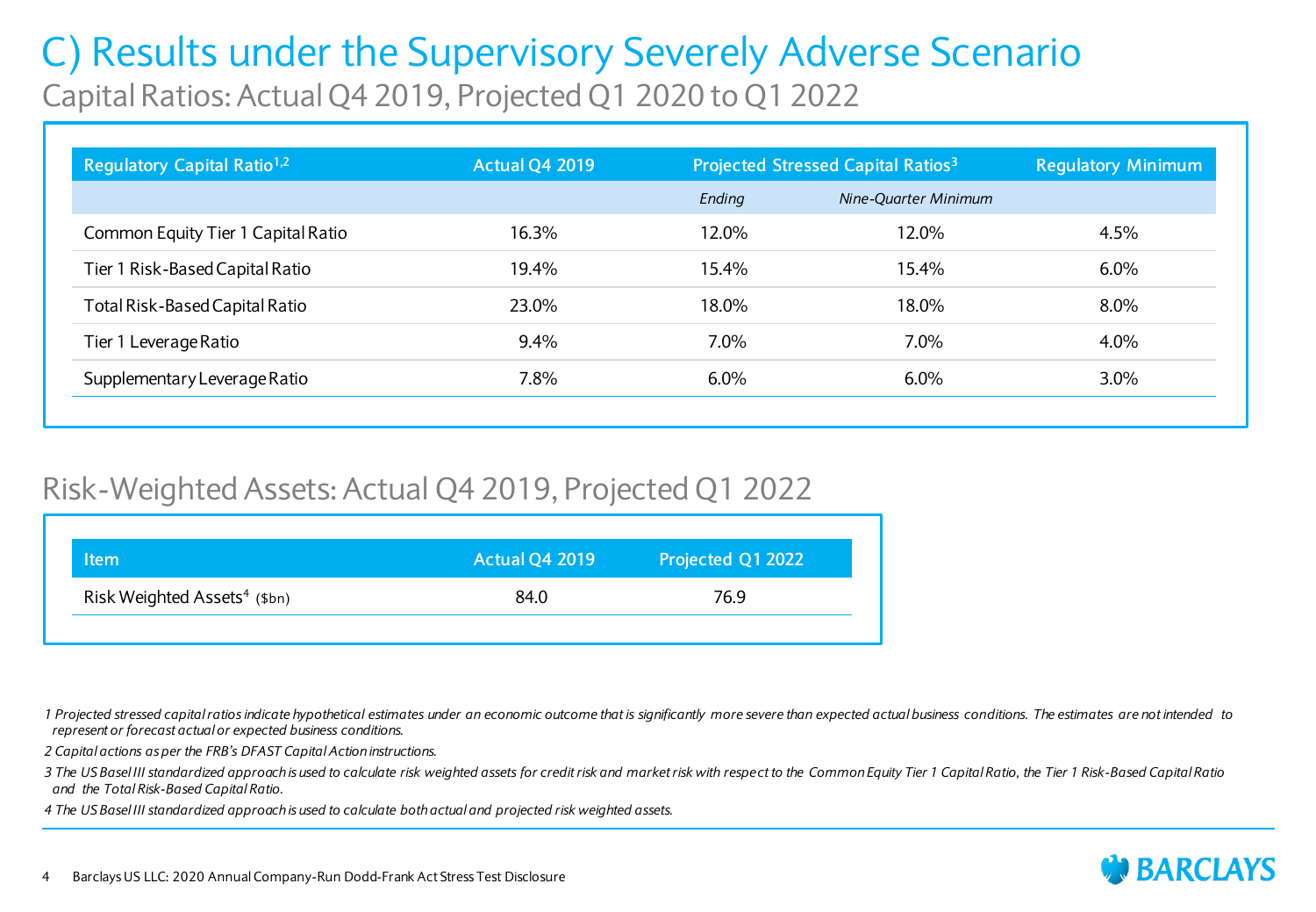Projected Losses, Revenues and Net Income before Taxes: Projected Q1 2020 to Q1 2022

| Item <sup>1</sup>                                            | $\mathsf{Sm}$         | % of Average Assets <sup>2</sup> |
|--------------------------------------------------------------|-----------------------|----------------------------------|
| Pre-Provision Net Revenue ("PPNR") <sup>3</sup>              | 1,721                 | 1.2%                             |
| Other Revenue                                                |                       |                                  |
| less                                                         |                       |                                  |
| Provisions <sup>4</sup>                                      | 4,412                 |                                  |
| Realized Losses/(Gains) on Securities (AFS/HTM) <sup>5</sup> |                       |                                  |
| Trading and Counterparty Losses                              | 528                   |                                  |
| Other Losses/(Gains) <sup>6</sup>                            | 201                   |                                  |
| equals                                                       |                       |                                  |
| Net Income/(Losses) Before Taxes                             | (3,420)               | (2.3%)                           |
| <b>Memoltems</b>                                             |                       |                                  |
| Other Comprehensive Income                                   | (1)                   |                                  |
| Other Effects on Capital                                     | <b>Actual Q4 2019</b> | Q1 2022                          |
| Accumulated Other Comprehensive Income in Capital ("AOCI")   | (84)                  | (27)                             |

*1 Income statement categories used for the results conform to the FRB's definitions; classifications of revenue and expense items may differ from Barclays' financial disclosures. 2 Average Assets are the average of total assets across the nine-quarter projection period.*

*3 PPNR is equal to net interest income plus non-interest income, less non-interest expense, impairment losses for other intangible assets and operational risk losses.*

*4 Provisions are calculated as the sum of forecasted net credit losses and the change in the allowance for loan and lease losses over the nine-quarter period.*

*5 Available for Sale ("AFS") and Held to Maturity ("HTM") securities.*

*6 Includes goodwill impairment.*

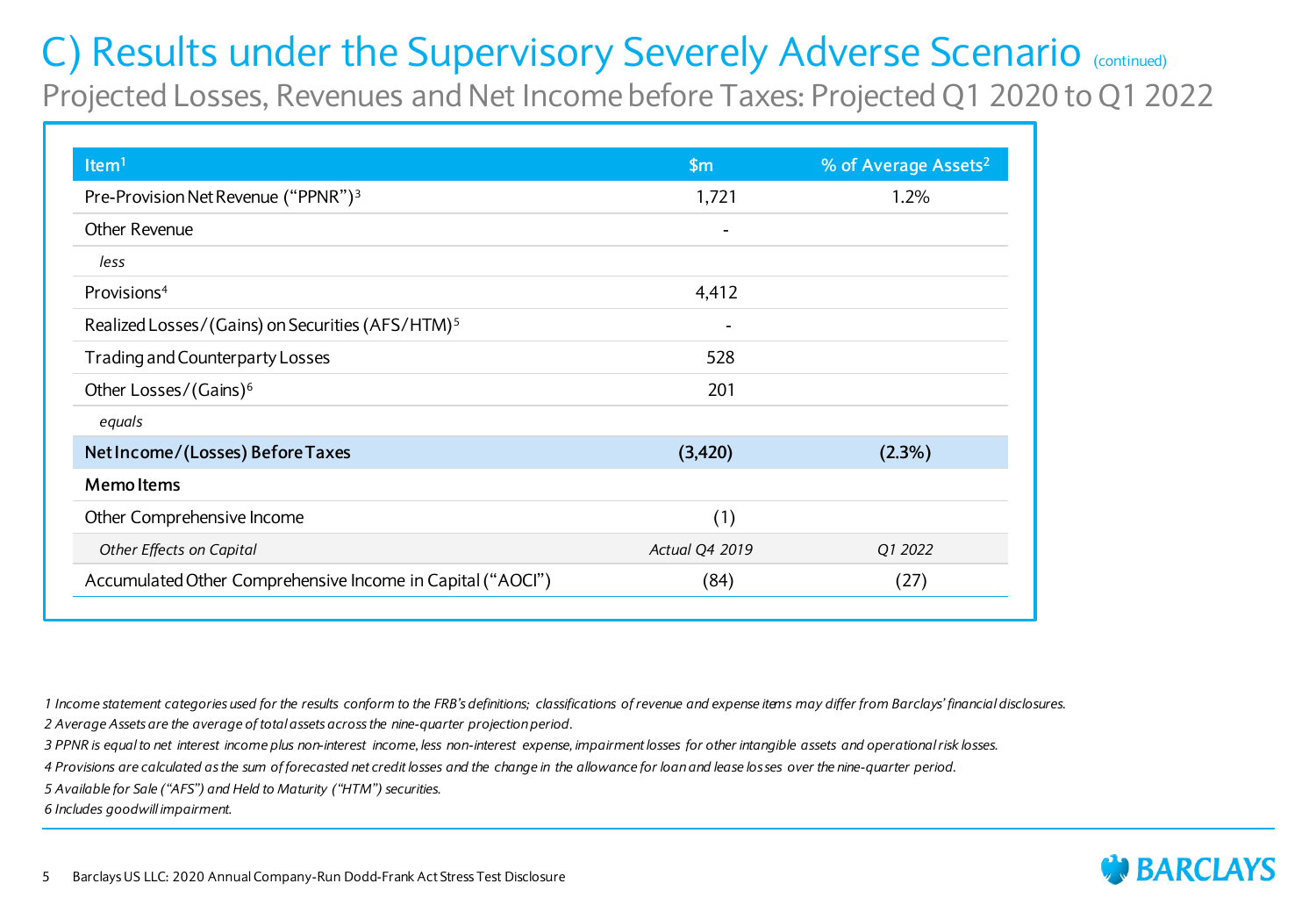Loan Loss Projections: Projected Q1 2020 to Q1 2022

| <b>Loan Type</b>                                       | $\mathsf{Sm}^1$ | <b>Portfolio Loss Rates</b> |
|--------------------------------------------------------|-----------------|-----------------------------|
| First Lien Mortgages, Domestic                         |                 |                             |
| Junior Liens and Home Equity Lines of Credit, Domestic |                 |                             |
| Commercial and Industrial                              | 83              | 51.0%                       |
| Commercial Real Estate, Domestic                       | 11              | 85.3%                       |
| <b>Credit Cards</b>                                    | 4,017           | 16.9%                       |
| Other Consumer <sup>2</sup>                            | 63              | 27.6%                       |
| Other Loans <sup>3</sup>                               | 2               | $0.0\%$                     |
| <b>Total Projected Loan Losses</b>                     | 4,176           | 11.5%                       |

*1 Average loan balances are calculated across the nine-quarter projection period. Loans held for sale or measured at fair value are excluded from average loan balances.*

*2 Other Consumer represents retail installment loans.*

*3 Other Loans includes loans to depositories and other foreign banks (including intercompany loans to other Barclays entities), loans to purchase and carry securities and municipal tender option bond loans.*

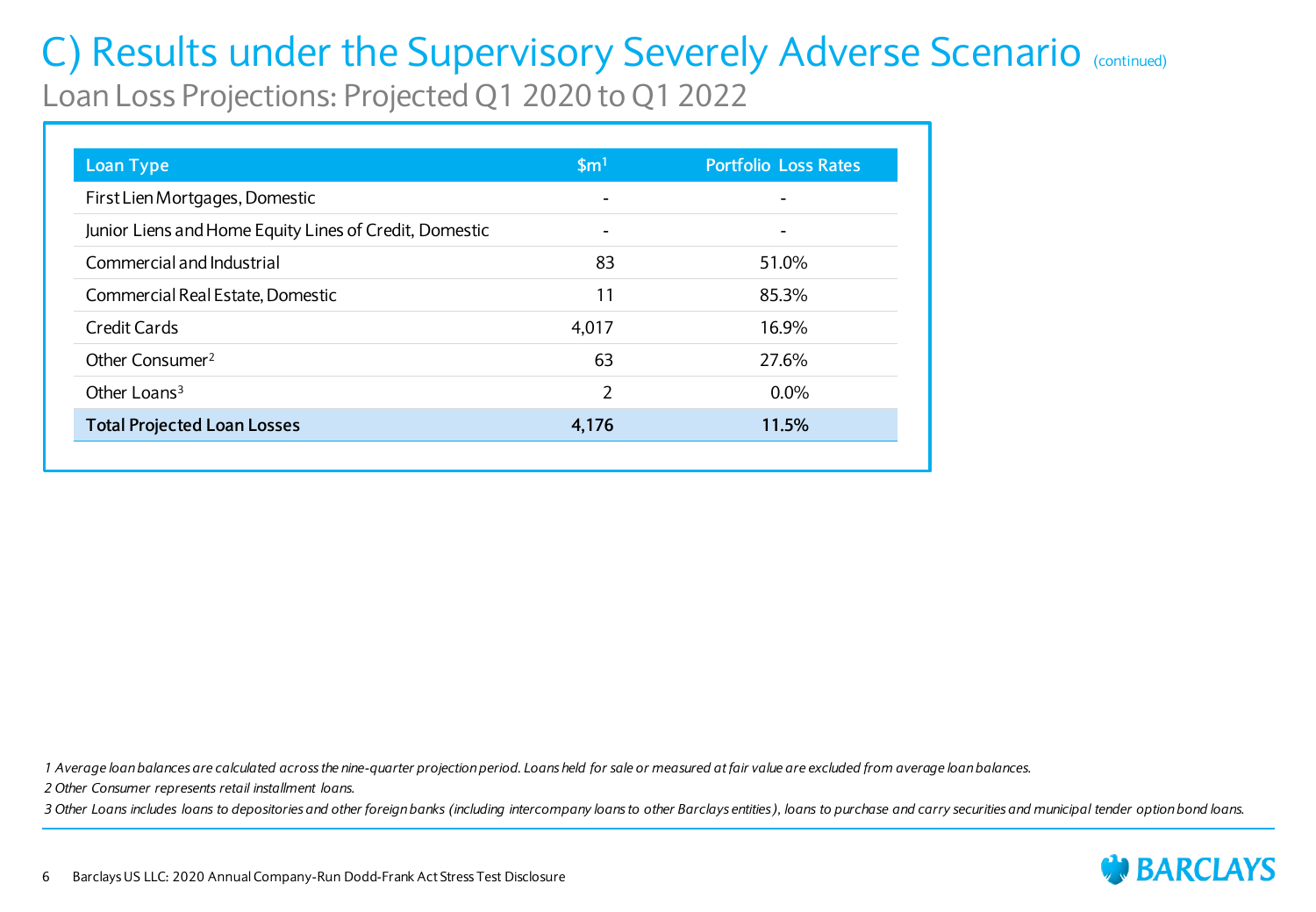Common Equity Tier 1 Capital Ratio: Key Drivers, Q1 2020 to Q1 2022



*1 Pre-Tax PPNR includes losses from operational risk events and impairment losses for other intangible assets.*

*2 Capital actions as per the FRB's DFAST Capital Action instructions.*

*3 Represents impact from tax, goodwill impairment and regulatory capital components including deferred tax asset deductions, goodwill and intangibles deductions.*

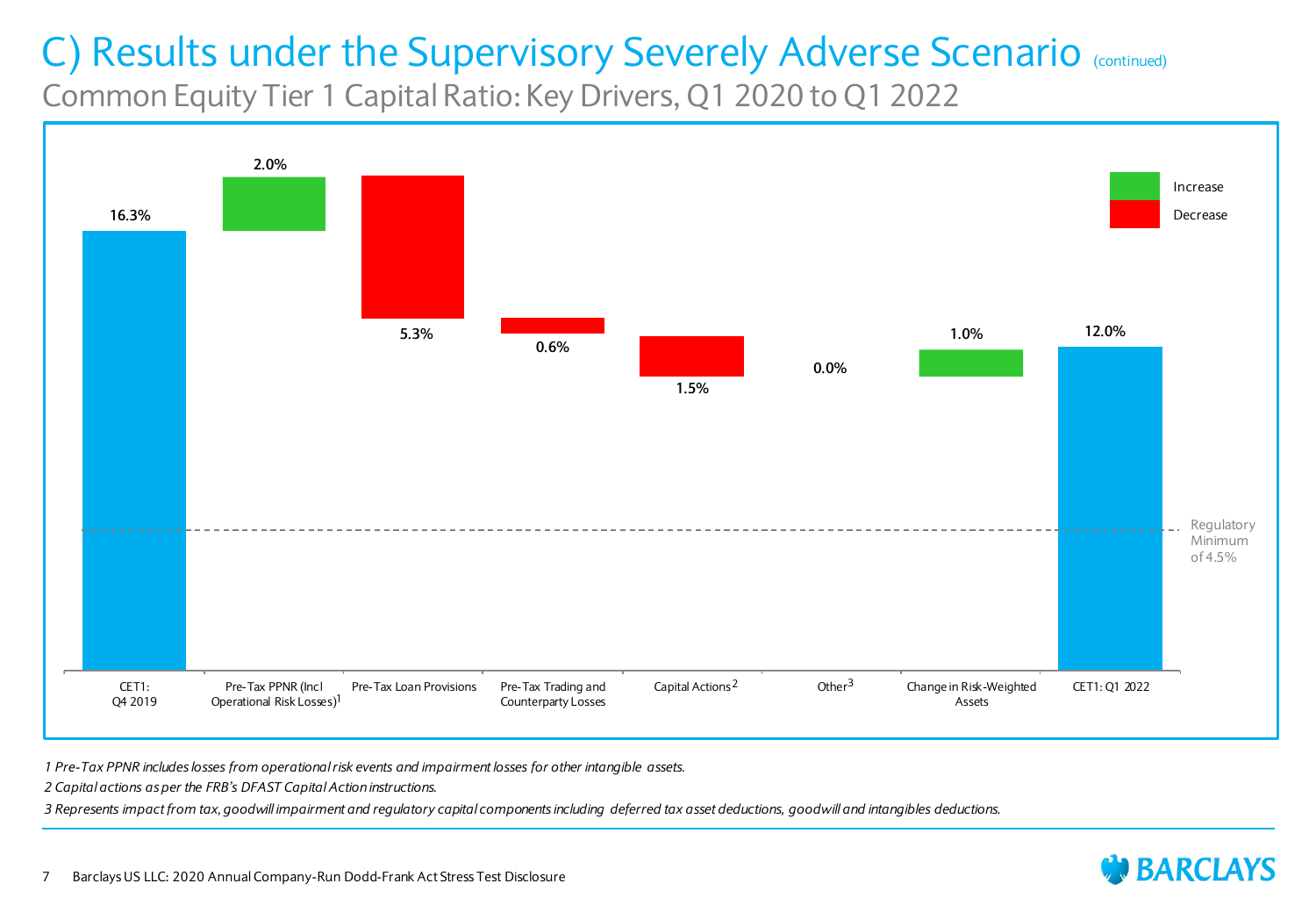Tier 1 Leverage Ratio: Key Drivers, Q1 2020 to Q1 2022



*1 Pre-Tax PPNR includes losses from operational risk events and impairment losses for other intangible assets.*

*2 Capital actions as per the FRB's DFAST Capital Action instructions.*

*3 Represents impact from tax, goodwill impairment and regulatory capital components including deferred tax asset deductions, goodwill and intangibles deductions.*

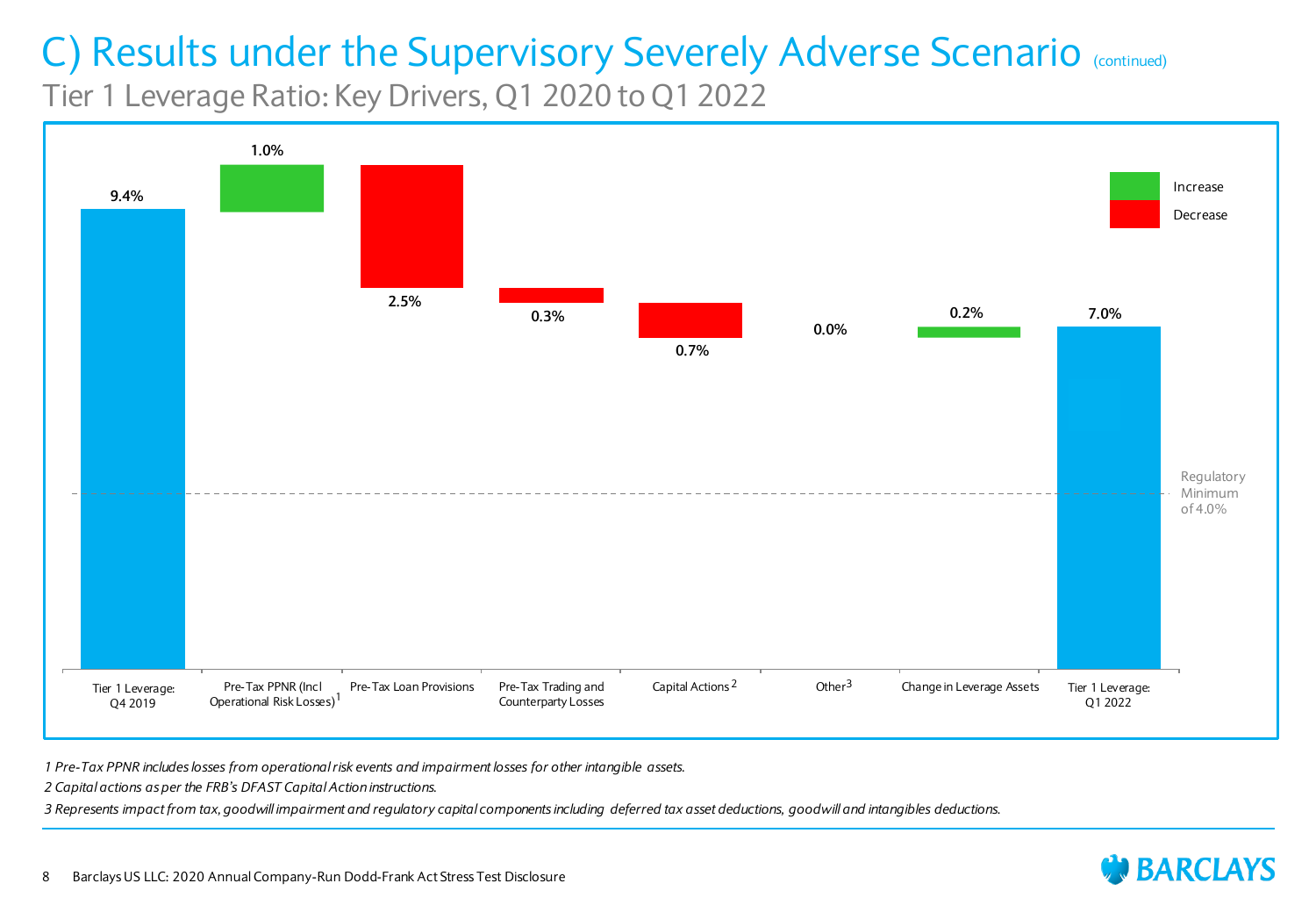#### D) Risks considered in the Supervisory Severely Adverse Scenario

The risks described below are considered most relevant to Barclays, based on their significance to the IHC's risk profile and specific vulnerabilities. Barclays' stress-testing results reflect these risks.

| <b>Treasury</b><br>and<br><b>Capital Risk</b> | The risk of having an insufficient level or composition of capital to support normal business activities and meet<br>regulatory capital requirements under normal operating environments or stressed conditions, both actual and<br>as defined for internal planning or regulatory stress-testing purposes. |
|-----------------------------------------------|-------------------------------------------------------------------------------------------------------------------------------------------------------------------------------------------------------------------------------------------------------------------------------------------------------------|
|                                               | • The risk of being unable to meet contractual or contingent obligations or of Barclays not having the<br>appropriate amount, tenor and composition of funding and liquidity to support its assets.                                                                                                         |
|                                               | The risk of capital or income volatility arising from a mismatch between the interest rate exposures of Barclays'<br>non-traded assets and liabilities.                                                                                                                                                     |
|                                               | • The risk of pre-provision net revenue declining as a consequence of lower deal and transaction volumes,<br>trading activity levels, spreads earned and other sources of revenue streams.                                                                                                                  |
|                                               | The risk of loss associated with affiliate relationships, notably Barclays' parent entity and dependencies on the<br>parent entity's creditworthiness.                                                                                                                                                      |
|                                               | The risk of reduced revenue opportunities or increased capital constraints as a result of changes in the<br>regulatory environment, the emergence of geopolitical risks or other changes in the competitive landscape.                                                                                      |
|                                               |                                                                                                                                                                                                                                                                                                             |
|                                               | The risk of loss from the failure of clients, customers or counterparties to fully honor their obligations to the<br>firm, including the payment of principal, interest, collateral or other obligations.                                                                                                   |
| <b>Credit Risk</b>                            | The risk of higher retail credit losses and associated loan loss provisions from deterioration in the US<br>macroeconomic environment, particularly in employment, consumer debt levels, and residential real estate<br>metrics.                                                                            |
|                                               |                                                                                                                                                                                                                                                                                                             |

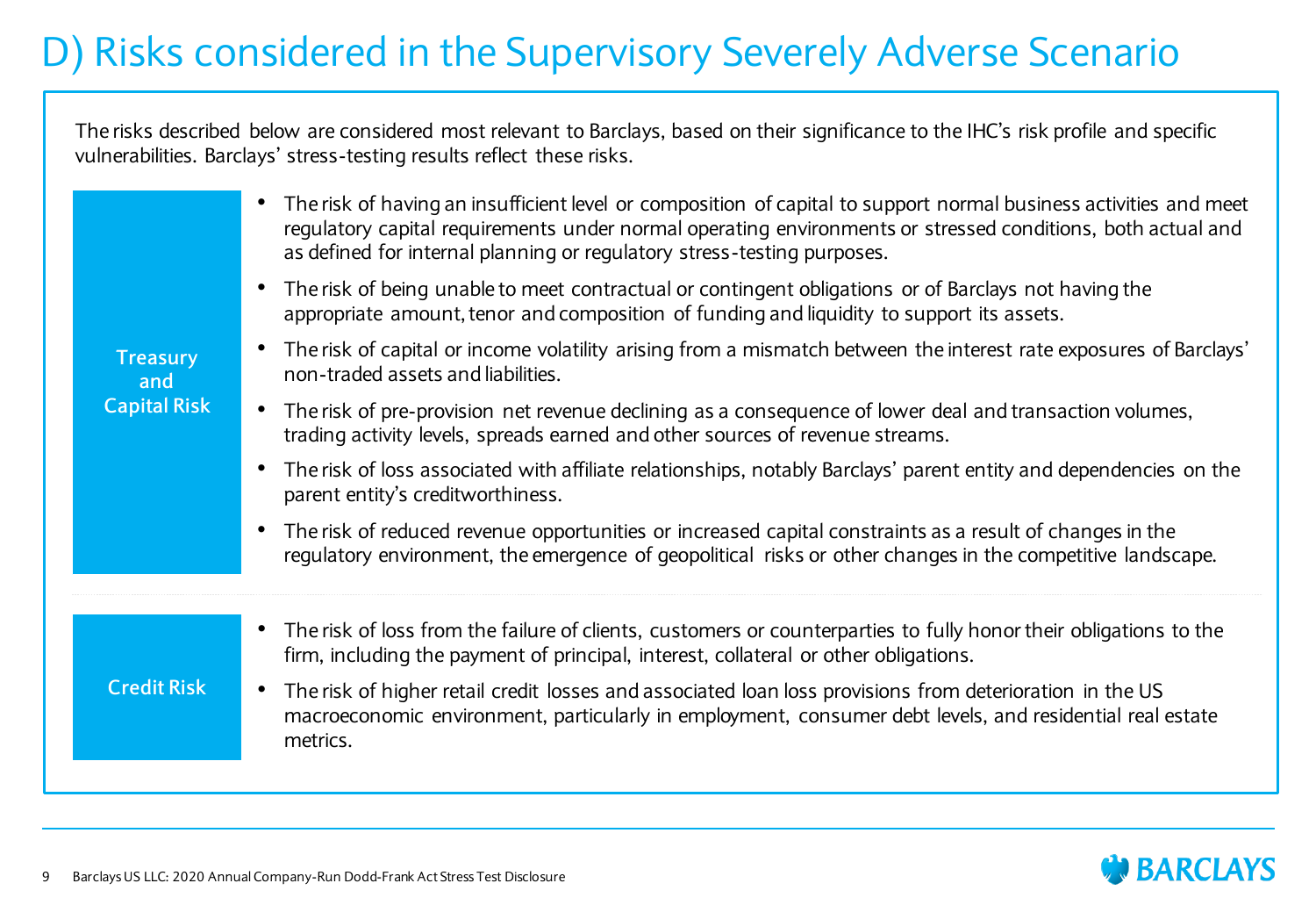#### D) Risks considered in the Supervisory Severely Adverse Scenario (continued)

| <b>Market Risk</b>      | The risk of loss arising from potential adverse changes in the value of the firm's assets and liabilities from<br>fluctuation in market variables including interest rates, foreign exchange, equity prices, commodity prices,<br>credit spreads, implied volatilities and asset correlations.<br>The risk of unexpected losses on residual trading inventory positions, both from sudden adverse directional<br>$\bullet$<br>systemic moves as well as sector or name-specific idiosyncratic events, including default.                                     |
|-------------------------|--------------------------------------------------------------------------------------------------------------------------------------------------------------------------------------------------------------------------------------------------------------------------------------------------------------------------------------------------------------------------------------------------------------------------------------------------------------------------------------------------------------------------------------------------------------|
| <b>Operational Risk</b> | • The risk of loss from inadequate or failed processes or systems, human factors or external events including<br>fraud where the root cause is not due to credit or market risks.<br>• The risk of business disruption from technology outages or system errors and the associated cost to remediate<br>issues given high transaction volumes and reliance on complex technology and data management systems.<br>• The risk of data breaches, including loss of sensitive data; increased frequency and severity of cyber attacks.                           |
| <b>Conduct Risk</b>     | The risk of detriment to customers, clients, market integrity, competition or Barclays from the inappropriate<br>$\bullet$<br>supply of financial services, including instances of willful or negligent misconduct.<br>The risk of detriment to clients from cultural or strategic decisions resulting in legal fines, settlements or<br>$\bullet$<br>increased regulatory scrutiny.                                                                                                                                                                         |
| <b>Other Risks</b>      | Barclays further considers and manages a range of other risks that could be significant in capital planning and<br>$\bullet$<br>capital adequacy assessment processes including legal risk, model risk and reputational risk to the organization.<br>As of Q1 2020, global pandemic risk has been escalated as a key enterprise risk theme driving active risk<br>$\bullet$<br>management across the bank. Mitigation plans are in place and the situation is being closely monitored<br>especially with regard to the potential impact on capital planning. |

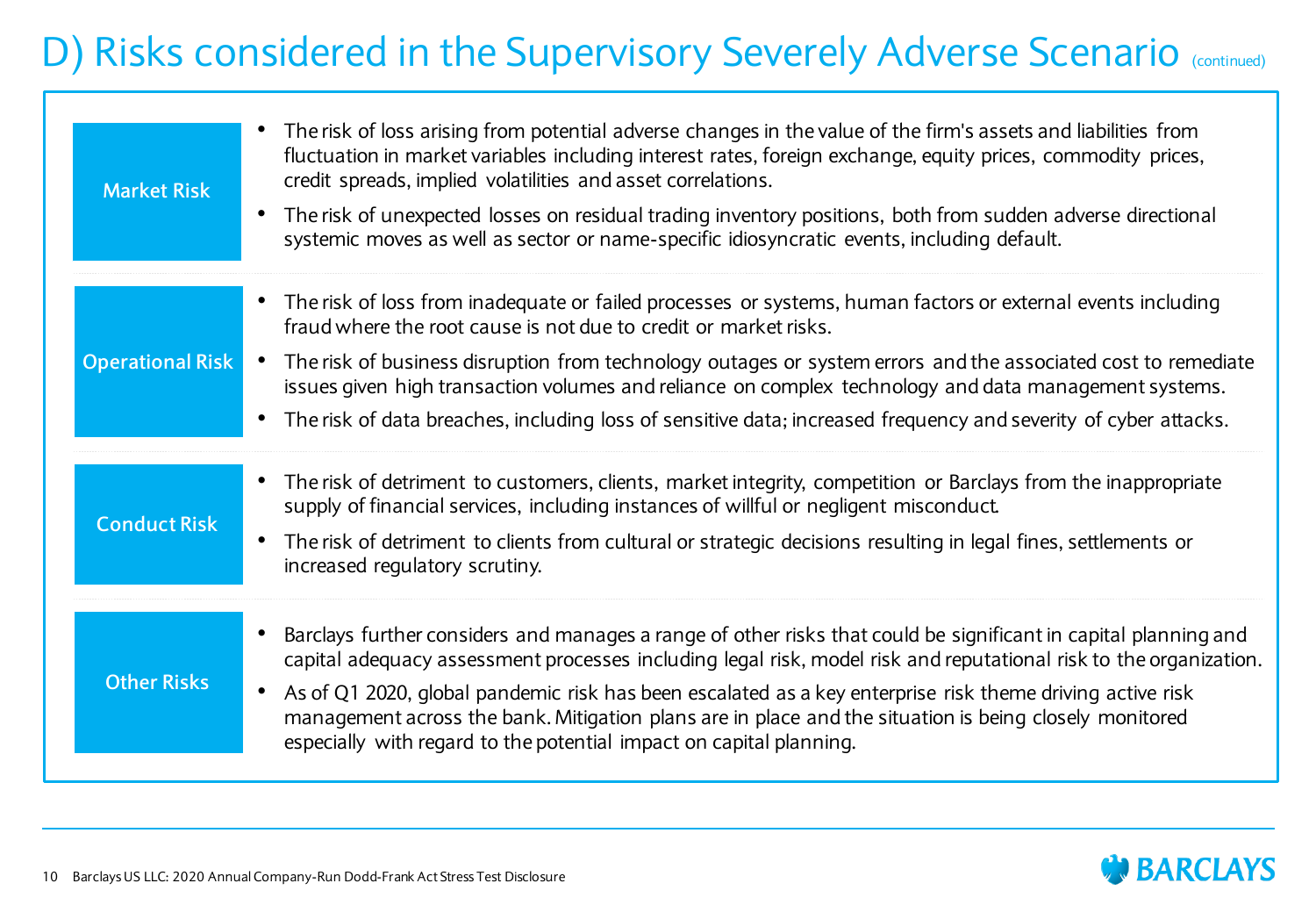#### E) Description of methodologies used in forecasting

| Overview of<br><b>Estimation</b><br><b>Methodologies</b>                                                     | Barclays uses an interconnected network of models to simulate business performance over nine quarters,<br>under both baseline and stressed market conditions. Outputs from this simulation process include income<br>statement, balance sheet and resource consumption metrics, as well as capital and leverage ratios.<br>Where quantitative methods are supplemented with qualitative approaches such as expert judgment or<br>management input, Barclays operates a comprehensive process to ensure appropriate review and challenge at<br>multiple levels of the organization.<br>In addition, for models and other estimation methods that use assumptions around the continuation of<br>$\bullet$<br>historical relationships, such assumptions are examined and independently validated to assess their validity<br>for conditions of acute market stress.                                                                                                                                                                                                                           |
|--------------------------------------------------------------------------------------------------------------|---------------------------------------------------------------------------------------------------------------------------------------------------------------------------------------------------------------------------------------------------------------------------------------------------------------------------------------------------------------------------------------------------------------------------------------------------------------------------------------------------------------------------------------------------------------------------------------------------------------------------------------------------------------------------------------------------------------------------------------------------------------------------------------------------------------------------------------------------------------------------------------------------------------------------------------------------------------------------------------------------------------------------------------------------------------------------------------------|
| <b>Pre-Provision</b><br><b>Net Revenue</b><br>and Balance<br><b>Sheet Projection</b><br><b>Methodologies</b> | PPNR is equal to net interest income plus non-interest income, less non-interest expense, operational risk<br>losses and impairment losses for other intangible assets.<br>The income components of PPNR are derived using methodologies informed by macroeconomic variables and<br>expert judgment. These are estimated at a business or segment level.<br>The non-interest expense components of PPNR use estimation methods that reflect the current cost base and<br>$\bullet$<br>incorporate a defined set of management actions which reduce variable costs in stressed scenarios. These are<br>estimated at a legal entity level.<br>The operational risk loss components of PPNR include legal losses, non-legal losses (such as credit card fraud)<br>and idiosyncratic events. They use estimation methods informed by macroeconomic variables, historical<br>experience and expert judgment.<br>Asset and liabilities are projected for each of Barclays' main businesses using quantitative and qualitative<br>methods, which may include assumptions based on expert judgment. |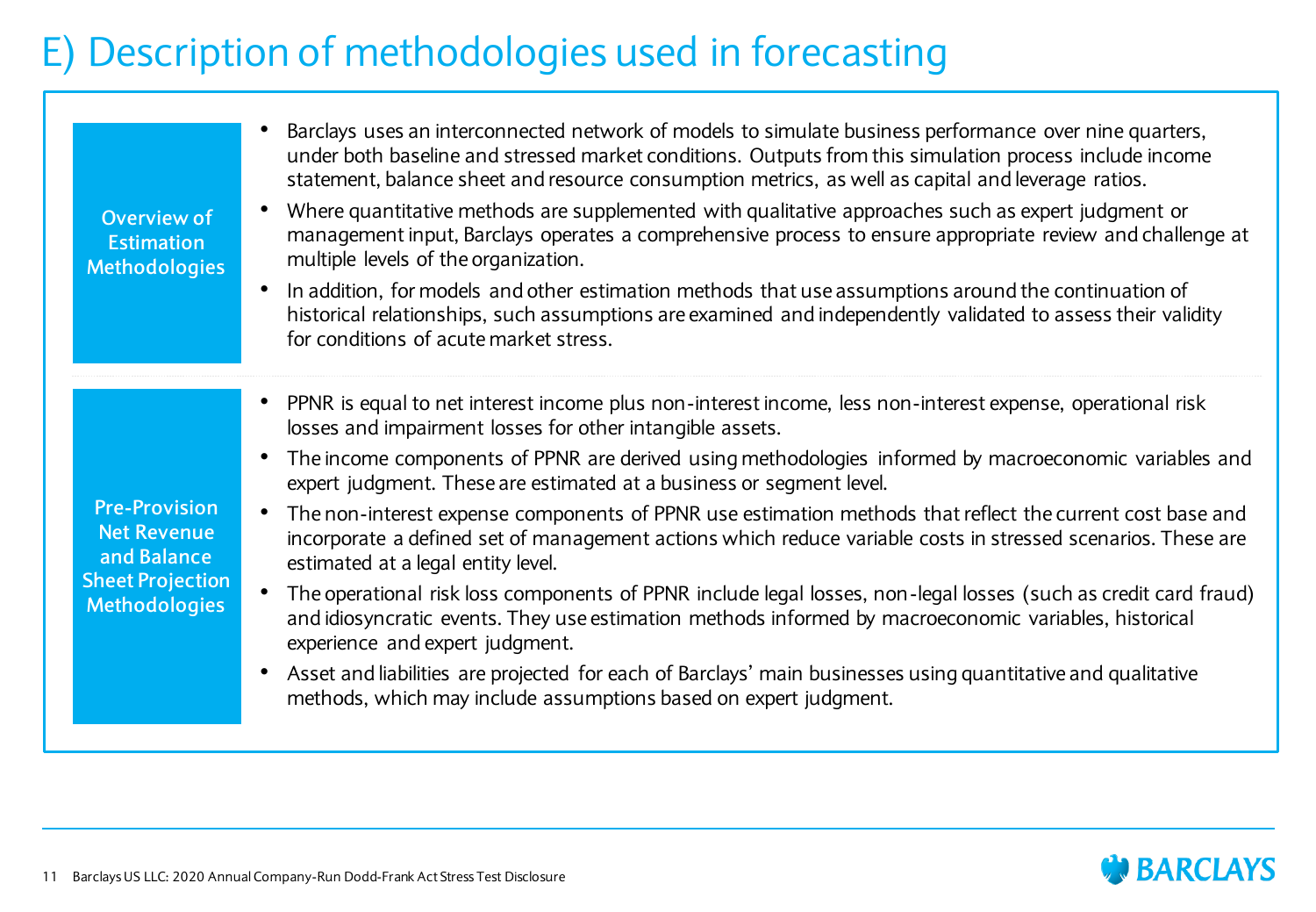#### E) Description of methodologies used in forecasting (continued)

| <b>Risk-Weighted</b><br><b>Asset Projection</b><br><b>Methodologies</b>   | Risk-weighted assets comprise two components for Barclays:<br>The standardized approach, which is used for credit, counterparty credit and specific market risk exposures.<br>Modeled market risk, which is used for general market risk exposures.<br>Standardized approach projections are calculated using scaled trade balances, augmented by models that project<br>$\bullet$<br>key inputs such as collateral mix and credit ratings and aligned to the US Basel III standardized approach.<br>Projections under the modeled market risk approach are calculated using approaches that link risk-weighted<br>$\bullet$<br>asset components to changes in market variables such as equity or rates volatility.                                                                                                                                     |
|---------------------------------------------------------------------------|---------------------------------------------------------------------------------------------------------------------------------------------------------------------------------------------------------------------------------------------------------------------------------------------------------------------------------------------------------------------------------------------------------------------------------------------------------------------------------------------------------------------------------------------------------------------------------------------------------------------------------------------------------------------------------------------------------------------------------------------------------------------------------------------------------------------------------------------------------|
| <b>Retail and</b><br>Wholesale<br><b>Credit Loss</b><br><b>Provisions</b> | Retail loss provisions reflect the credit characteristics of Barclays' credit card and installment loan portfolios:<br>٠<br>The models used for this metric are informed by macroeconomic variables such as unemployment,<br>housing prices, interest rates, customer behavior and credit bureau attributes.<br>Probability of default, exposure at default and loss given default calculations are performed to calculate net<br>credit loss forecasts either at a loan or portfolio level.<br>Net credit loss forecasts are used to determine the build or release in the allowance for loan and lease loss<br>over the forecast horizon.<br>In consideration of the profile of Barclays' US business, wholesale loss is not considered material. Wholesale<br>$\bullet$<br>loss provisions are calculated using actual balance sheet data as inputs. |
| <b>Trading and</b><br><b>Counterparty</b><br>Loss                         | Trading and counterparty loss is estimated using internal models which simulate the application of GMS market<br>$\bullet$<br>stress on these portfolios. Such losses are recognized in the first quarter of the projection period.<br>Large counterparty default loss is computed by applying GMS to the relevant counterparty exposures and<br>$\bullet$<br>simulating the default of Barclays' largest trading counterparty (as ranked by net stressed current exposure).                                                                                                                                                                                                                                                                                                                                                                            |
| <b>Capital</b>                                                            | The estimates of risk-weighted assets, balance sheet, revenue and loss forecasts described above are used by<br>$\bullet$<br>Barclays to project its capital position on a quarterly basis over the nine-quarter planning period.                                                                                                                                                                                                                                                                                                                                                                                                                                                                                                                                                                                                                       |